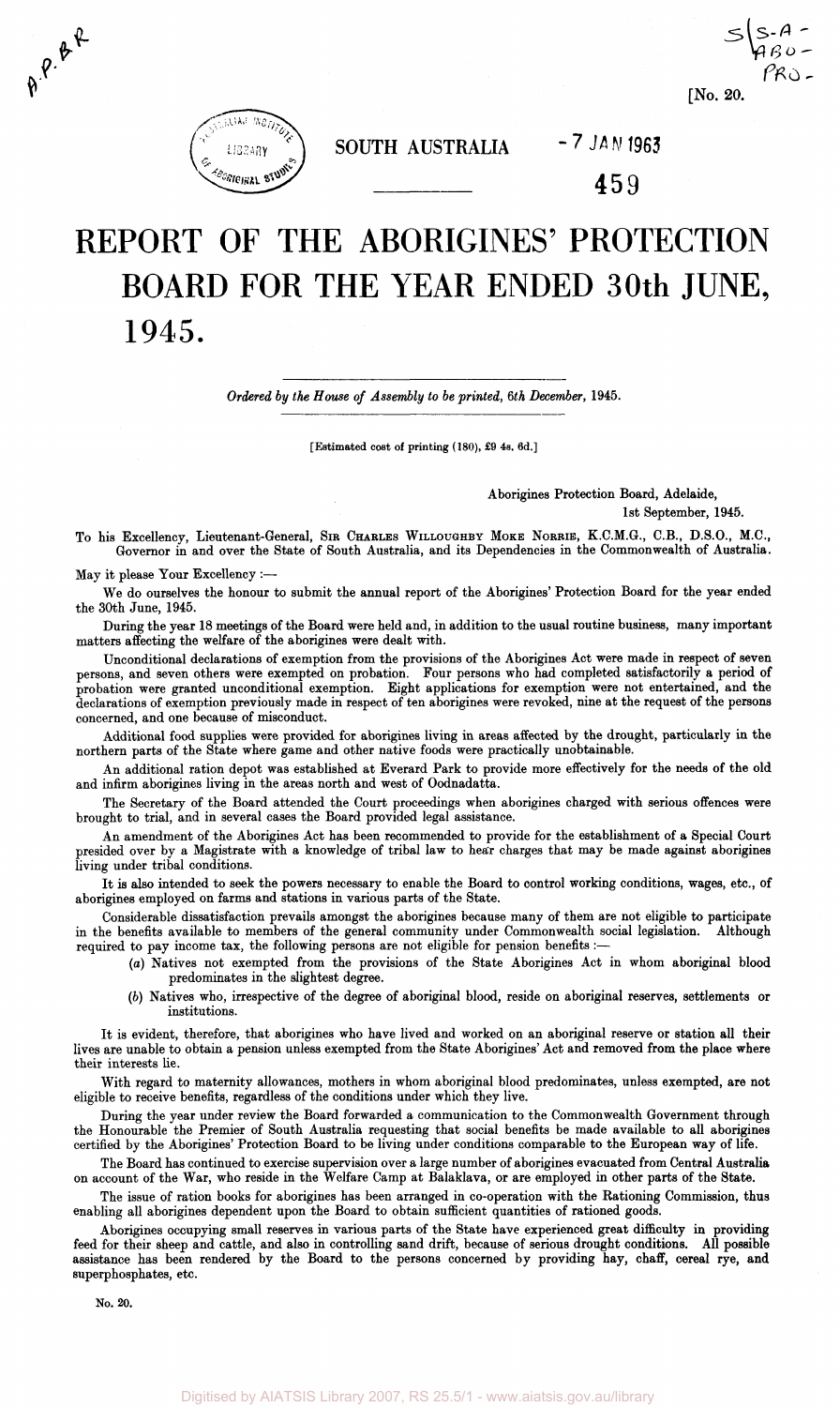The demand for building materials required for the prosecution of the War, and the difficulty in securing skilled labour has resulted in an acute shortage of houses for families on aboriginal stations and in other parts of the State.

In order to ensure the physical and moral health of the people, particularly the young children, it is imperative that a comprehensive programme of house construction be undertaken at the earliest possible moment. There are a number of families living on aboriginal stations, particularly young married people, who are quite capable of living in the general community. There is little doubt that, if they were provided with cottages in or near suitable country towns, they would be successfully absorbed and become an asset to the State. The Board is of opinion that provision should be made for such families in the general housing plan.

The usual medical services have been maintained, blankets and clothing distributed, and every effort made to safeguard the welfare of the people.

The training scheme under which a number of girls are continuously in residence at the Salvation Army Girls' Home at Fullarton for the purpose of receiving instruction in domestic arts was in operation throughout the year. Two girls, whose training was completed on the 31st December, 1944, were placed in suitable homes and are rendering good service. It is pleasing to record that the dux of this large school is a native girl named Patricia Rigney, formerly<br>of Point McLeav. All the trainees obtained good results in the annual examinations. All the trainees obtained good results in the annual examinations.

A number of children were placed in the Colebrook Home at Eden Hills and the Umeewarra Mission Home at Port Augusta by their parents with the consent of the Board.

The Board has administered child endowment, military allotments and a number of other trust accounts when, in the interests of the persons concerned, it has been considered necessary to take such action.

The Board again records its sincere appreciation of the services rendered by medical practitioners, missionaries, police officers, pastoralists, and also by the various hospitals and institutions working in co-operation with the Board for the welfare of the aborigines.

## REPORTS FROM THE WELFARE OFFICER, MISSIONARIES AND STATION MANAGERS.

*Welfare Department.*—The Welfare Officer, Sister McKenzie, reports that, during the year, employment was secured for 30 girls in institutions and private homes. Some of the girls are rendering good service, but others have proved less satisfactory and require constant supervision. Thirty-four visits were paid to aboriginal institutions and camping places, in addition to regular calls at hospitals, schools, private homes and other places of employment. The lack of co-operation by some of the women and girls makes welfare work exceedingly difficult, and greatly impedes the development of a satisfactory standard of home life and the profitable use of leisure hours.

*Umeewarra Mission, Port Augusta.*—-The Sisters in charge of the Mission report a very busy and successful year. Accommodation at the Children's Home is utterly inadequate to meet the increasing demand by native parents for the admission of their children. The Committee responsible for the work of the Mission has raised £1,000 toward the cost of a new Home, and are seeking financial assistance from the Government to permit the erection of a suitable building. The special school for aborigines is associated with the Home, and Miss Simmons conducts classes daily.

The Umeewarra Mission is the centre of interest and activity for all aborigines living and working in the pastoral areas surrounding Port Augusta. The Sisters act as liaison officers for the Aborigines Department in all matters affecting the welfare of the local aborigines.

*Ernabella Mission.*—The Superintendent, the Rev. J. R. B. Love, reports steady progress in the development of this important Mission which ministers to the needs of the last remaining tribal natives of South Australia.

During the period of severe drought when native foods were unprocurable, the natives gathered at Ernabella and food provided by the Aborigines' Protection Board was distributed by the officers of the Mission. When the rains came and game and other foods were again available, the natives returned to the practice of hunting for a living, and this service was discontinued.

A grant of £200 by the Government enabled the Mission to erect a new store building, and to establish a permanent water supply for the natives.

During the year under review a new woolshed, three additional windmills, and two tanks, one of 5,000 gallons capacity, were erected. A landing ground for aeroplanes is also in course of construction.

The responsibilities of the Mission for the educational, medical and spiritual welfare of the natives have been faithfully discharged throughout the year.

*Lutheran Mission, Koonibba.*—The Superintendent, the Rev. R. H. Traeger, reports a number of staff changes. Sister Hitchcox has retired after six years of self-sacrificing work in nursing native patients in the local hospital, and the vacancy has been filled by the recent appointment of Sister Menzel.

Except for an epidemic of measles the general health of the community was satisfactory.

There has been sufficient work available to absorb all able bodied aborigines.

The shortage of water consequent upon the dry season greatly hampered the work of the Mission, as water had to be carted for all purposes for quite a long period.

The usual high standard of work in the local school has been maintained, and the Children's Home, now under the care of Miss Hoffrichter, has provided a horns for the children whose parents are employed elsewhere.

Dr. Gibson, of Ceduna, who is responsible for the medical work of the Mission, in addition to the care of a large number of natives living in the western districts, is rendering fine service.

Rations, medical supplies, blankets, etc., for old and infirm aborigines and dependent children were provided by the Aborigines' Protection Board.

## UNITED ABORIGINES' MISSION.

*Ooldea.*—The Superintendent, Mr. H. E. Green, reports that there are now fifty children in the Mission dormitory, and it is expected that this number will be considerably increased in the near future, as the parents now seem to realize the advantages enjoyed by the children living in the dormitory. With a view to providing adequate accommodation for the children, plans have been made for the erection of new dormitory buildings.

A hospital building will also be erected as the result of a generous gift of £650 by friends of the Mission.

The Aborigines' Protection Board has provided materials for a new ration store, and also a new windmill, to facilitate the development of the vegetable and fruit gardens.

The school for aborigines conducted by Mrs. Matthews re-opened after being closed for a considerable time due to the shortage of teachers.

Medical supplies, rations, blankets, etc., were provided as required by the Aborigines Protection Board.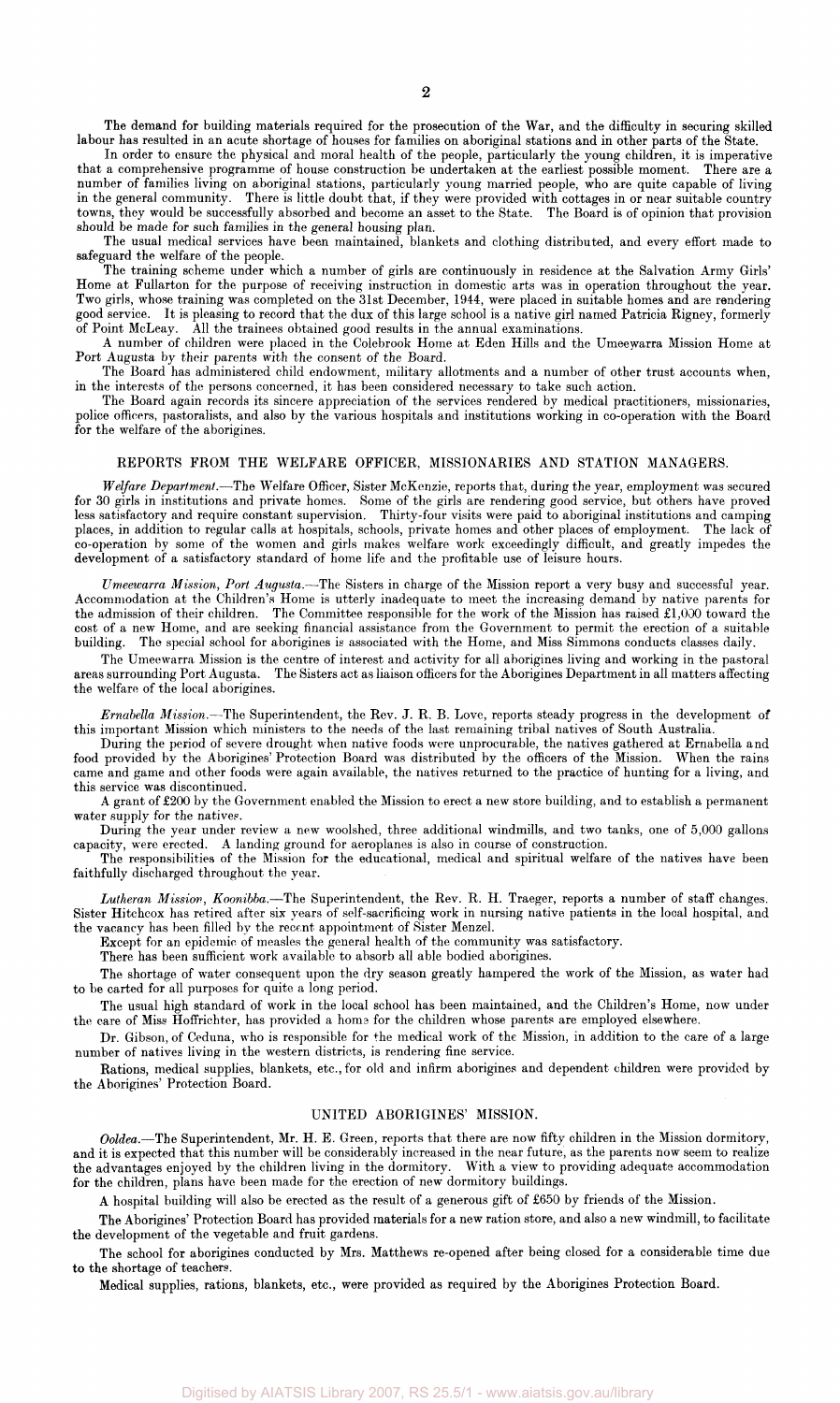*Nepabunna Mission.*—The superintendent, Mr. F. Eaton, reports that considerable progress has been made with the dormitory building being erected for the accommodation of children whose parents are working away from the Mission. It is expected that the work will be completed during the current year.

Splendid rains have fallen following the worst drought in the history of the Mission.

During the year the Aborigines' Protection Board supplied an engine for the purpose of pumping water from the new well for gardening and domestic use.

All available able bodied men in the district were provided with work on adjacent pastoral stations.

A licence has been granted to the Mission for the installation of a transceiver, which will greatly facilitate the work, particularly when medical assistance is urgently required. The transceiver cost over £100, the whole of which was subscribed by the natives residing at Nepabunna.

Miss Loone, teacher at the special school for aborigines, reports a successful year with a steadily increasing number of scholars.

*Finniss Springs.*—Mr. Andrew J. Pearce, superintendent, reports that the welcome rain which fell in December, 1944, followed by seasonal rains this year, has replenished water supplies and transformed the Mission lands.

A tank of 25,000gall. capacity was constructed during the year, and two l,000gall. tanks were attached to the Mission buildings, thus ensuring ample water supplies.

A new medical hut was erected and furnished. This building is in daily use, medical treatment being given by direction of Dr. Woods, of the Flying Doctor Service.

The school building was also enlarged, and 37 children now attend daily for instruction.

The conduct of aborigines residing at the Mission has been very satisfactory. All able bodied men are employed on adjacent pastoral stations, their families remain ing at Finniss Springs and enjoying the protection of the Mission.

The Mission serves a large area, and is a w ill-conducted institution.

*Swan Reach.*—The superintendent, Mr. H. E. Southwell, reports that a considerable number of former residents of the Mission are now working and living in the upper river districts. Those remaining at Swan Reach have been provided with rations, medical attention, etc., as required. It is expected that the whole of the natives in this district will eventually be transferred to the new Mission which the United Aborigines' Mission proposes to establish in the Cobdogla area, where suitable land has been acquired for the purpose. The reserve for aborigines at Swan Reach is subject to periodic flooding with dire results to the homes of the native residents. There is no danger of flood damage on the land secured for the new Mission. It is expected that there will be work available in this district for all persons able and willing to work.

*Colebrook Home, Eden Hills.*—The matron, Miss Hyde, reports that eight children were admitted to the home during the year. There are 37 inmates at present, some of whom attend school, while others are working in the city. Three children attend suburban junior technical schools, and two older girls receive instruction in dressmaking at the School of Mines. Six young men from the home are on active service, four in the R.A.A.F., and two in the A.I.F. A fully qualified teacher, Mrs. Friebe, is in charge of the special school for aborigines connected with the home.

The Mission installed deep drainage plant during the year at a cost of £1,700. Fowlhouses were also erected and poultry purchased with a view to encouraging the children to employ their leisure profitably.

Rations, medical attention, etc., for the children are provided by the Aborigines' Protection Board.

*Point McLeay Station.*—The manager's report indicates that there were 26 births and 12 deaths during the year, the population on the 30th June, 1945, being 312, including seven full-bloods.

The health of the people under the care of Dr. Lloyd and Sister Rowlands was very good, no serious epidemics being experienced. Several patients brought to Adelaide in the new ambulance for special treatment were able to travel in comparative comfort.

All public buildings were painted and renovated during the year but the scarcity of building materials and the shortage of skilled labour prevented the building of new cottages.

Because of serious overcrowding the housing question is now receiving the earnest consideration of the Board. A number of houses of improved type are very urgently needed.

The widespread drought affected the work of the station very seriously, necessitating the disposal of all livestock that could be sold. Grazing paddocks and water available at Primrose Farm prevented the loss of a large number of sheep and cattle.

The harvest returns were below expectations, only 100 tons of hay being cut, averaging approximately one ton per acre. Additional hay had to be purchased to feed the working horses and dairy herd.

The highest price obtained for wool sold during the year was 15d. per lb., the average price being l1d. per lb., a very good result in view of the poor season.

The garden again yielded large and varied vegetable crops, which were sold to the natives as cheaply as possible. The area under cultivation is being increased as plant becomes available for sprinkling and irrigation.

The educational, religious and social activities of the Station were maintained as usual.

Social functions were arranged, at which a sum of £250 was raised for patriotic funds, school funds, soldiers' hampers, sporting equipment, etc.

*Point Pearce Station.*—The manager reports that there were 18 births and seven deaths during the year, the population on the 30th June, 1945, being 339.

The health of the inmates has been fairly good, but minor ailments have kept Sister Brasher very busy, 2,860 patients being dealt with at the local dispensary, while 3,260 visits were paid to patients in their homes.

The religious, educational and social activities of the Station were maintained as usual.

The proceeds of football matches played on the station were devoted to Red Cross funds.

The prevailing drought has had disastrous results at Point Pearce, no hay being cut for the second year in succession. Only 404 bags of wheat were reaped from 250 acres sown, and the barley crop was a complete failure. All reserves of hay have been used in feeding working horses and the dairy herd. Arrangements are now being made to purchase hay to feed horses required to maintain essential services, and cows needed to maintain the local milk supply.

With a view to building up reserves of fodder, agreements have been made under which white sharefarmers have sown crops for hay on the station during the current season.

A large number of livestock, particularly cattle and pigs, was sold, but very heavy losses of sheep and cattle have been sustained.

**No. 20.**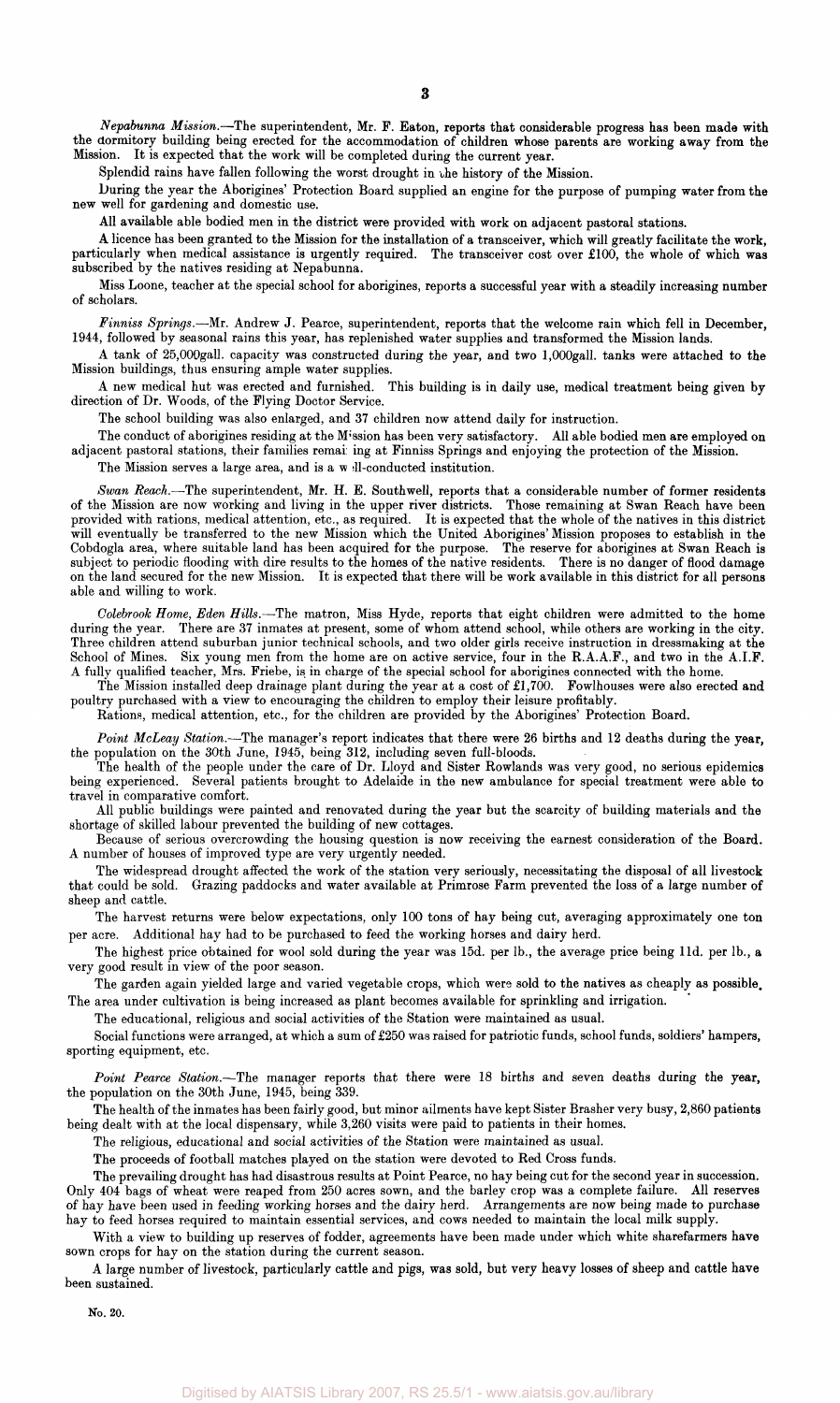It is feared that very few lambs will be marked this year.

To avoid long journeys for the stock, two soakage dams were constructed and good water secured in each instance. Owing to the exhaustion of local supplies, it has been necessary to purchase firewood for domestic use.

Considerable improvements were effected at the Wool Shed, and all public buildings and cottages were kept in good repair.

Several young men who have recently left school have been appointed to work with the more skilled native workmen, with a view to overcoming the acute shortage of skilled labour.

Arrangements are in hand for the construction of a children's playground at the local school.

A statement of receipts and expenditure of the department and income and expenditure statements of the Point McLeay and Point Pearce Stations are appended.

# We have the honour to be,

#### Sir,

Your Excellency's most obedient servants,

M. McINTOSH, J. B. CLELAND, CONSTANCE M. COOKE, | Aborigines' A. M. JOHNSTON, >Protection S. T. C. BEST,  $\qquad \qquad \qquad$  Board. CHARLES DUGULD, LEN. J. COOK,

RECEIPTS AND EXPENDITURE-ABORIGINES' DEPARTMENT, YEAR ENDED 30TH JUNE, 1945.

| RECEIPTS.                                                                                                  | £ | $\epsilon$ , $d$ . | £               | s. d.     | EXPENDITURE.                                                                                                                            | £                    |            | s. d.                 |               | ı. d.       |
|------------------------------------------------------------------------------------------------------------|---|--------------------|-----------------|-----------|-----------------------------------------------------------------------------------------------------------------------------------------|----------------------|------------|-----------------------|---------------|-------------|
| Point Pearce Station-<br>From sales of produce, etc $4,571$ 13<br>From store sales $3.974 \quad 0 \quad 4$ |   | - 7                |                 |           | Head Office-<br>Salaries<br>Medical, dental and nursing allow-                                                                          | 1,912 15 11          |            |                       |               |             |
| Point McLeay Station-<br>From sales of produce, etc $2,672$ 14 11                                          |   |                    | 8,545 13 11     |           | ance, etc. $\dots\dots\dots\dots\dots\dots\dots\dots\dots$<br>Provisions—blankets, clothing, med-<br>ical, dental and optical expenses, | 430 9 1              |            |                       |               |             |
| From store sales $3,844$ 1 3                                                                               |   |                    |                 |           | $transport, etc. \ldots \ldots \ldots \ldots \ldots$                                                                                    | 5,871 5 6            |            |                       |               |             |
| Refund of Flour Tax, advances for fares, etc. $\dots$ .                                                    |   |                    | 6.526 16<br>196 | - 2<br>20 | Aborigines' Home, North Adelaide.<br>Training half-caste girls for dom-                                                                 |                      | 87 16 7    |                       |               |             |
| Cost of aborigines to the South Australian Govern-<br>ment for the 12 months ended 30th June, 1945 25,047  |   |                    |                 | 7 11      | estic service<br>Development of reserves for abori-                                                                                     | 290 10 0             |            |                       |               |             |
|                                                                                                            |   |                    |                 |           | gines                                                                                                                                   |                      | 93 18 8    |                       |               |             |
|                                                                                                            |   |                    |                 |           | Pay roll tax for child endowment<br>Grant towards cost of water supply                                                                  | 40466                |            |                       |               |             |
|                                                                                                            |   |                    |                 |           | at Ernabella Station<br>Grant towards cost of new Ration                                                                                | 100                  | $0\quad 0$ |                       |               |             |
|                                                                                                            |   |                    |                 |           | Store at Ernabella Station                                                                                                              | $100 \t 0 \t 0$      |            |                       | 9,291         | $2 \quad 3$ |
|                                                                                                            |   |                    |                 |           | Point Pearce Station-<br>Salaries and wages $6,385$ 7 8<br>Medical, dental and nursing allow-                                           |                      |            |                       |               |             |
|                                                                                                            |   |                    |                 |           | ance, etc. $\dots\dots\dots\dots\dots\dots\dots\dots\dots$                                                                              |                      | 85 16 6    |                       |               |             |
|                                                                                                            |   |                    |                 |           |                                                                                                                                         |                      |            |                       |               |             |
|                                                                                                            |   |                    |                 |           | New cottages $\dots\dots\dots\dots\dots\dots$                                                                                           |                      | 95109      |                       |               |             |
|                                                                                                            |   |                    |                 |           | Purchases and expenses of store 4,536 10 1                                                                                              |                      |            |                       | - 15,288      | 05          |
|                                                                                                            |   |                    |                 |           | Point McLeay Station-                                                                                                                   |                      |            |                       |               |             |
|                                                                                                            |   |                    |                 |           | Salaries and wages $\ldots \ldots \ldots \ldots 6,084$ 12 11<br>Medical, dental and nursing allow-                                      |                      |            |                       |               |             |
|                                                                                                            |   |                    |                 |           | ance, etc. $\dots\dots\dots\dots\dots\dots\dots\dots\dots$                                                                              | 212 10               |            | -0                    |               |             |
|                                                                                                            |   |                    |                 |           | Implements, stores, etc. $\dots \dots \dots$ 4,419 19<br>Rent, hundred of Baker                                                         |                      |            | 3                     |               |             |
|                                                                                                            |   |                    |                 |           | $New \text{ cottages.} \ldots \ldots \ldots \ldots \ldots$                                                                              | 41 15<br>$42\quad 6$ |            | 9<br>$\boldsymbol{2}$ |               |             |
|                                                                                                            |   |                    |                 |           | Erection of House for Manager                                                                                                           | 515 2                |            | 9                     |               |             |
|                                                                                                            |   |                    |                 |           | Purchases and expenses of store                                                                                                         | 4,420 10             |            | 6                     |               |             |
|                                                                                                            |   |                    |                 |           |                                                                                                                                         |                      |            |                       | 15,736 17 4   |             |
|                                                                                                            |   |                    | £40,316 $0$ 0   |           |                                                                                                                                         |                      |            |                       | £40,316 $0$ 0 |             |
|                                                                                                            |   |                    |                 |           |                                                                                                                                         |                      |            |                       |               |             |

**1st September, 1946.** W. R. PENHALL, Secretary, Aborigines' Protection Board.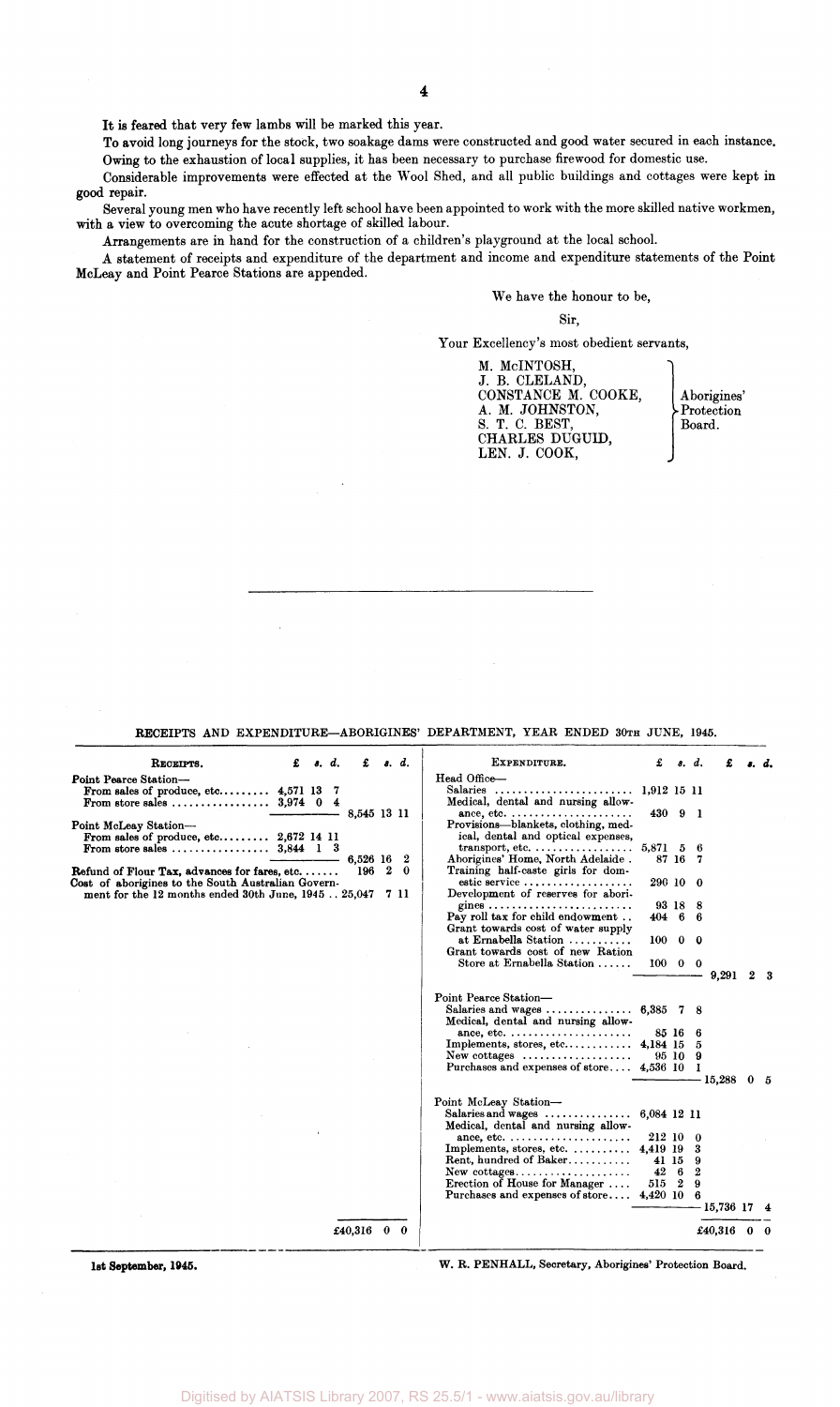| š<br>۱ |  |
|--------|--|
|        |  |

## INCOME AND EXPENDITURE ACCOUNT OF THE POINT MCLEAY STATION FOR THE YEAR ENDED 30TH JUNE, 1945.

| To Balance—Excess of income over                                                                                       | £         | s. d. | £                       |                  | s. d.                      | By Trading Store Account $\dots\dots\dots$                                                                                  | £                  | s. d.            |     | £<br>230     | s. d.<br>0 <sub>5</sub> |
|------------------------------------------------------------------------------------------------------------------------|-----------|-------|-------------------------|------------------|----------------------------|-----------------------------------------------------------------------------------------------------------------------------|--------------------|------------------|-----|--------------|-------------------------|
| expenditure, account trading<br>store<br>Station Accounts.                                                             |           |       | 230                     |                  | 0 <sub>5</sub>             | Station Accounts.<br>By Cattle $\dots \dots \dots \dots \dots \dots \dots \dots$<br>Sheep                                   | 568 18 11<br>915 3 |                  | - 6 |              |                         |
| To Farm expenses<br>$H$ orses<br>Salaries  1,435 18 10                                                                 |           |       | 798 19                  | 50 10            | $\mathbf 0$<br>-3          | Pigs                                                                                                                        | 165                | $\boldsymbol{2}$ | -6  | 1,649        | 4 11                    |
| Head office salaries and expenses                                                                                      |           | 77    | 3,796 6<br>110          | $\boldsymbol{2}$ | 5<br>7                     | By Balance—Excess of expenditure over<br>income $\ldots \ldots \ldots \ldots \ldots \ldots \ldots$<br>Institution Accounts. |                    |                  |     | 3,566 12 6   |                         |
| Rent-Hundred of Baker<br>Accident insurance<br>.<br>Depreciation-<br>Implements, Vehicles, etc.                        |           |       | 41<br>29<br>388 17 0    | 15<br>6          | 9<br>$\overline{5}$        | By Balance—Excess of expenditure over<br>income                                                                             |                    |                  |     | 4,859 18 5   |                         |
| Institution Accounts.<br>To Salaries                                                                                   | 502 13 11 |       |                         |                  |                            |                                                                                                                             |                    |                  |     |              |                         |
| Head office salaries and expenses<br>Accident insurance<br>Medical.<br>dental, and optical                             |           |       | 2,265 11<br>110 2       | 14 13            | 6<br>7<br>$\boldsymbol{2}$ |                                                                                                                             |                    |                  |     |              |                         |
| $express \dots \dots \dots \dots \dots \dots \dots$<br>Rations<br>Institutional expenses<br>School books and materials |           |       | 359 15<br>680 17<br>627 | - 1<br>18 11     | 6<br>6<br>8<br>-1          |                                                                                                                             |                    |                  |     |              |                         |
| $Firewood$<br>Depreciation-<br>Hospital equipment $\dots\dots\dots$                                                    |           |       | 778<br>5                | $\theta$<br>5    | $\theta$<br>5              |                                                                                                                             |                    |                  |     |              |                         |
|                                                                                                                        |           |       | £10,305 16 3            |                  |                            |                                                                                                                             |                    |                  |     | £10,305 16 3 |                         |

1st September, 1945. W. R. PENHALL, Secretary, Aborigines' Protection Board.

BALANCE-SHEET OF THE POINT McLEAY STATION AS AT 30TH JUNE, 1945.

| LIABILITIES.<br>H.M. Government Account<br>H.M. Government Deposit Account<br>Capital Account<br>Sundry creditors | £<br>170,552 19<br>5,612<br>1,097 12 | s.<br>639 11 10<br>-8 | $\boldsymbol{d}$ .<br>-6<br>5<br>3 | ASSETS.<br>Station buildings at cost<br>Cottages and hospital transferred<br>from Pompoota at cost<br>New cottages at cost $\dots\dots\dots$                                                                                                            | £<br>14,291<br>2,080 10<br>2,034 15 6                          | -111                                           | s. d.<br>7                        | £                                                                                   |                  | s. d.                                                                                  |
|-------------------------------------------------------------------------------------------------------------------|--------------------------------------|-----------------------|------------------------------------|---------------------------------------------------------------------------------------------------------------------------------------------------------------------------------------------------------------------------------------------------------|----------------------------------------------------------------|------------------------------------------------|-----------------------------------|-------------------------------------------------------------------------------------|------------------|----------------------------------------------------------------------------------------|
|                                                                                                                   |                                      |                       |                                    | Land purchased at $cost$<br>Improvements<br>Implements, vehicles, etc.<br>Harness<br>Furniture<br>Hospital furniture<br>Hospital equipment<br>Cash on hand<br>Sundry debtors                                                                            |                                                                |                                                |                                   | 18,406<br>3,630<br>5,490 19<br>1,697<br>76<br>128<br>30 16<br>26<br>503<br>256 12 3 | 8<br>0<br>8<br>3 | $\bf{0}$<br>$\bf{0}$<br>$\boldsymbol{2}$<br>3<br>Я<br>6<br>- 7<br>-9<br>3 <sub>7</sub> |
|                                                                                                                   |                                      |                       |                                    | Stocks on hand-<br>Store $\ldots \ldots \ldots \ldots \ldots \ldots$<br>Sheep<br>Cattle<br>Pigs<br>$H$ orses<br>Farm stores, seed, super, fencing<br>material, etc.<br>Institution stores $\ldots \ldots \ldots$<br>Excess of expenditure for the year- | 824<br>1,028<br>933 12<br>117<br>241<br>480<br>329 13 9        | $\boldsymbol{2}$<br>-1<br>5<br>$\bf{0}$<br>- 7 | $\bf{0}$<br>0<br>0<br>0<br>0<br>2 | 3,954 0 11                                                                          |                  |                                                                                        |
|                                                                                                                   |                                      |                       |                                    | Station accounts<br>Institution accounts<br>Less excess of income over ex-<br>penditure account Trading<br>Store $\ldots \ldots \ldots \ldots \ldots \ldots$                                                                                            | 3,566 12 6<br>4,859 18 5<br>8,426 10 11<br>$230\quad 0\quad 5$ |                                                |                                   |                                                                                     |                  |                                                                                        |
|                                                                                                                   |                                      |                       |                                    | Excess of expenditure over income<br>brought forward, $1915-44$ $135,505$ 19                                                                                                                                                                            | 8,196 10 6                                                     |                                                | -9                                | 143,702 10 3                                                                        |                  |                                                                                        |
|                                                                                                                   | £177,902 12                          |                       | - 0                                |                                                                                                                                                                                                                                                         |                                                                |                                                |                                   | £177,902 12 0                                                                       |                  |                                                                                        |

The value of 4,145 acres of Crown Lands reserved for Aborigines residing at Point Mcleay is not taken into account on this Balance Sheet. 1st September, 1945. W. R. PENHALL, Secretary, Aborigines' Protection Board

\*B—No. 20.